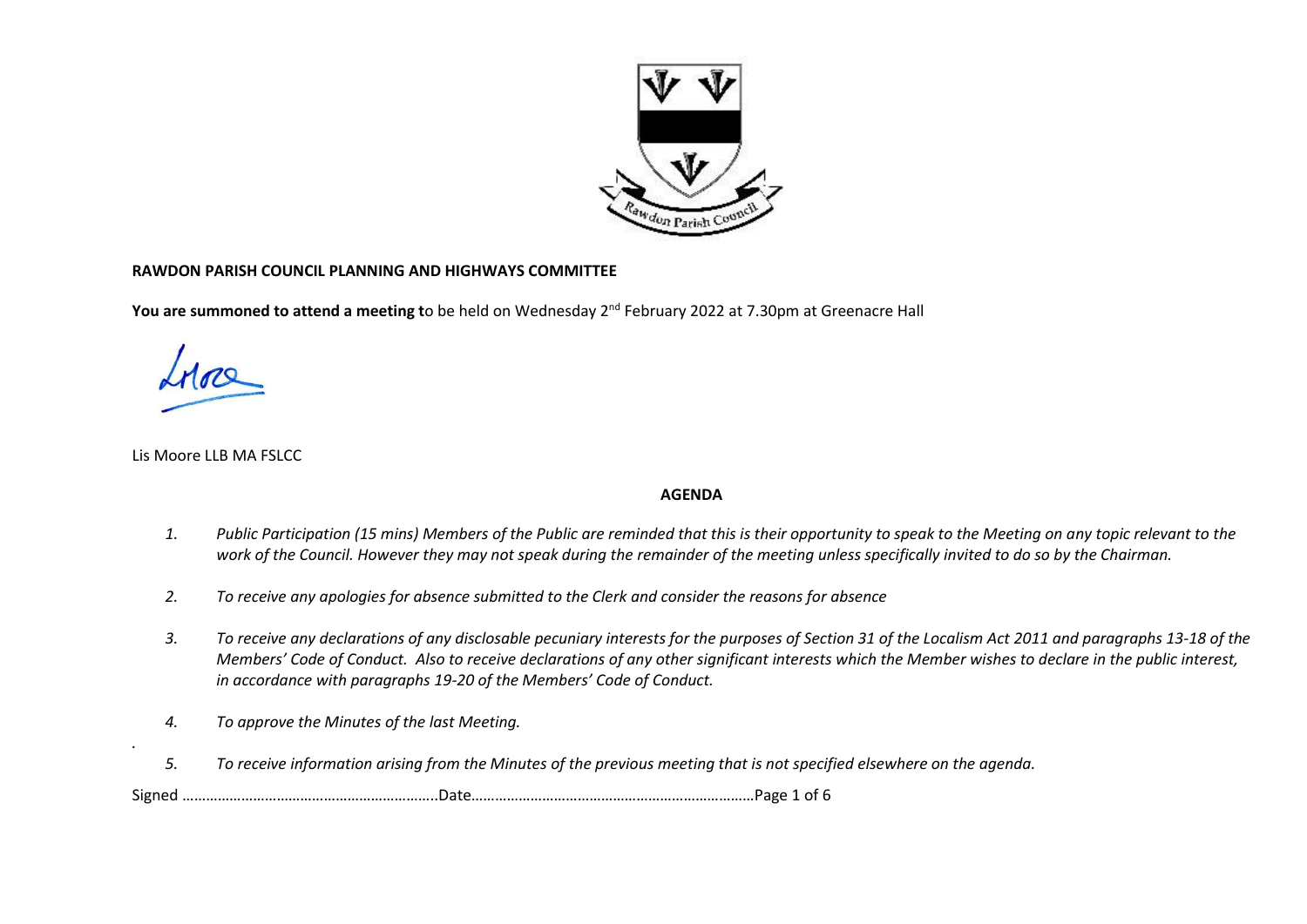*6. To comment on planning applications sent by Leeds City Council*

| Description                                                                    | Address                                    | Reference                                    | Action     |
|--------------------------------------------------------------------------------|--------------------------------------------|----------------------------------------------|------------|
| Two storey side<br>extension                                                   | 11C Carr Lane<br>Rawdon Leeds LS19<br>6PD  | Ref. No:<br>22/00208/FU   Status:<br>Current | To Comment |
| Single storey rear<br>extension.                                               | 4 London Lane<br>Rawdon Leeds LS19<br>6BR  | Ref. No:<br>22/00270/FU   Status:<br>Current | To Comment |
| Part two storey part<br>single storey<br>extension, with<br>rooflight, to side | 30 Layton Lane<br>Rawdon Leeds LS19<br>6RG | Ref. No:<br>22/00319/FU   Status:<br>Current | To Comment |

Signed ………………………………………………………..Date………………………………………………………………Page 2 of 6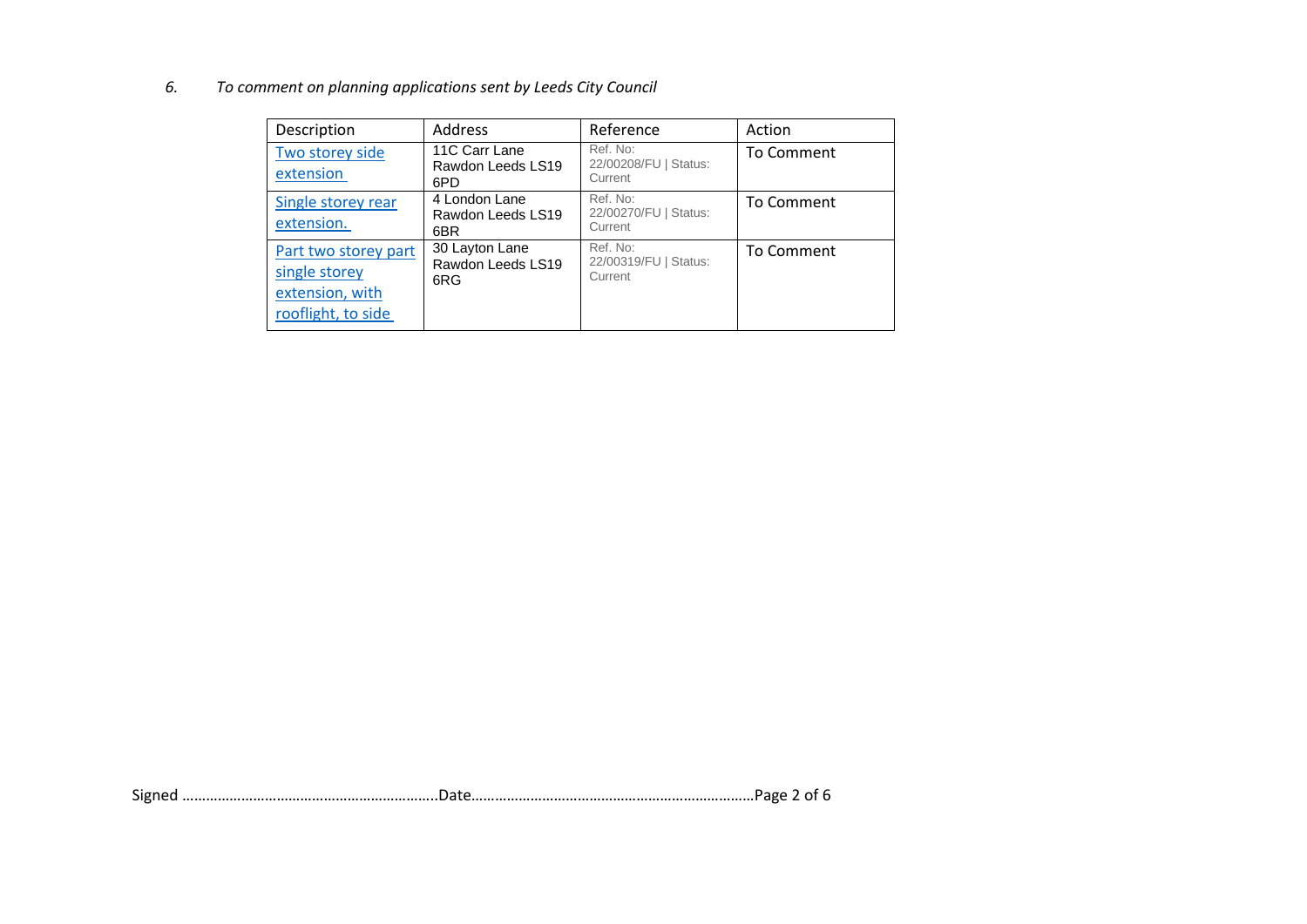## *7. To note decisions made by Leeds City Council*

| Description              | Address                            | Reference                         | <b>RPC Comment</b>                          | <b>LCC Decision</b> |
|--------------------------|------------------------------------|-----------------------------------|---------------------------------------------|---------------------|
| Change of use and        | Micklefield House New              | Ref. No:<br>20/01306/FU   Status: | The Parish Council has considered the       | Approved            |
| alterations of former    | Road Side Rawdon<br>Leeds LS19 6DF | Decided                           | revised documentation and does not feel     |                     |
| council building to form |                                    |                                   | that the design led approach outlined by    |                     |
| eight flats with parking |                                    |                                   | the applicant will result in an appropriate |                     |
|                          |                                    |                                   | contribution to the Conservation Area in    |                     |
|                          |                                    |                                   | which Micklefield House is situated. The    |                     |
|                          |                                    |                                   | Parish Council's previous comments are      |                     |
|                          |                                    |                                   | set out below and continue to represent     |                     |
|                          |                                    |                                   | its position on the proposals Rawdon        |                     |
|                          |                                    |                                   | Parish Council continues to object to this  |                     |
|                          |                                    |                                   | application. The application proposes       |                     |
|                          |                                    |                                   | significant change to the listed building.  |                     |
|                          |                                    |                                   | Specifically the addition of a first floor  |                     |
|                          |                                    |                                   | extension above the existing modern         |                     |
|                          |                                    |                                   | extension. The nature and location of the   |                     |
|                          |                                    |                                   | proposed first floor extension are          |                     |
|                          |                                    |                                   | significantly detrimental to the nature of  |                     |
|                          |                                    |                                   | the listed building. The location of the    |                     |
|                          |                                    |                                   | proposed first floor extension would        |                     |
|                          |                                    |                                   | dominate the view of the building from      |                     |
|                          |                                    |                                   | Micklefield Park and as such it would not   |                     |
|                          |                                    |                                   | only be detrimental to the listed building  |                     |
|                          |                                    |                                   | itself but also to the Conservation Area in |                     |
|                          |                                    |                                   | which it is situated. Micklefield house is  |                     |
|                          |                                    |                                   | included in "Appendix 2 - Built Heritage    |                     |
|                          |                                    |                                   | in Rawdon" of the emerging                  |                     |
|                          |                                    |                                   | Neighbourhood Plan and, as a listed         |                     |
|                          |                                    |                                   | building, forms part of the historic assets |                     |
|                          |                                    |                                   | and features which contribute towards       |                     |
|                          |                                    |                                   | the special nature of the civil parish of   |                     |
|                          |                                    |                                   | Rawdon. The emerging Rawdon                 |                     |

Signed ………………………………………………………..Date………………………………………………………………Page 3 of 6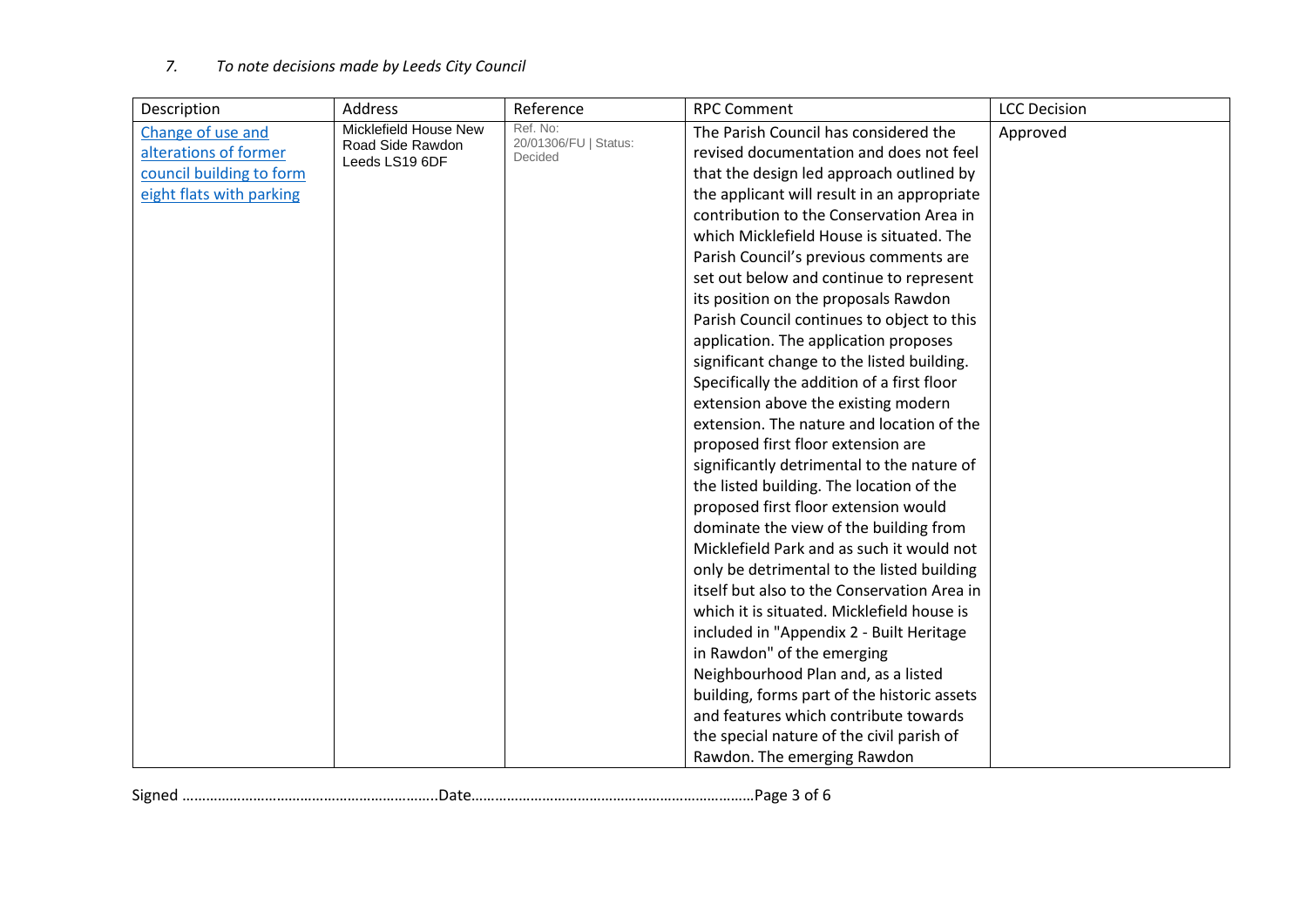|  | Neighbourhood Plan states (Draft Policy<br>R6) "All new development should be |  |
|--|-------------------------------------------------------------------------------|--|
|  |                                                                               |  |
|  | sited and designed to protect and                                             |  |
|  | enhance those historic assets and                                             |  |
|  | features which contribute towards the                                         |  |
|  | special nature of the civil parish of                                         |  |
|  | Rawdon" The proposed extension is                                             |  |
|  | incompatible with this policy. The                                            |  |
|  | emerging Neighbourhood Plan is at an                                          |  |
|  | advanced stage and would be                                                   |  |
|  | approaching referendum where it not for                                       |  |
|  | the COVID-19 restrictions. Regardless of                                      |  |
|  | the status of the emerging                                                    |  |
|  | Neighbourhood Plan, the comments                                              |  |
|  | regarding the negative impact of the                                          |  |
|  | proposals remain valid in their own right                                     |  |
|  | However as outlined previously the                                            |  |
|  | emerging neighbourhood plan adds                                              |  |
|  | significant weight to them. The Parish                                        |  |
|  | Council would also wish to see the                                            |  |
|  | vandalised stained glass windows, which                                       |  |
|  | are part of the character of the listed                                       |  |
|  | building, restored. The Parish Council                                        |  |
|  | notes the comments from Highways                                              |  |
|  | concerning the need for the parking                                           |  |
|  | provision to comply with the new                                              |  |
|  | requirements for EVCPs and sizing of                                          |  |
|  | parking spaces. This is supported by the                                      |  |
|  | Parish Council. The Parish Council                                            |  |
|  | supports the principle of re-using this                                       |  |
|  | building however for the above reasons                                        |  |
|  | the original and revised proposals as                                         |  |
|  | presented cannot be supported.                                                |  |
|  |                                                                               |  |

Signed ………………………………………………………..Date………………………………………………………………Page 4 of 6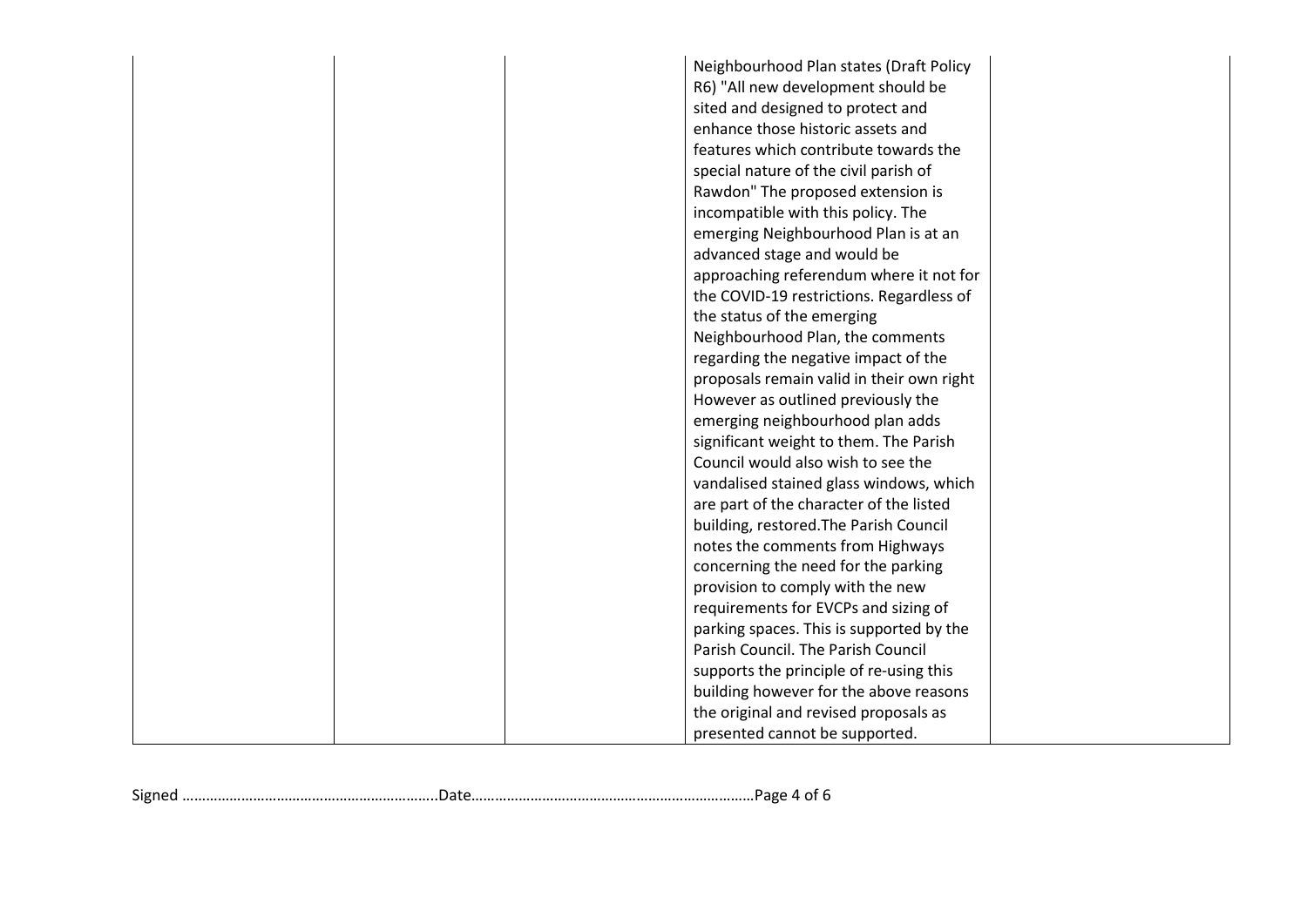| Two storey part single<br>story side/rear extension                           | 10 Harrogate Road<br>Rawdon Leeds LS19<br>6HJ    | Ref. No:<br>21/08595/FU   Status:<br>Decided | The Parish Council neither supports nor<br>objects to this application | Approved |
|-------------------------------------------------------------------------------|--------------------------------------------------|----------------------------------------------|------------------------------------------------------------------------|----------|
| Part single storey part two<br>storey rear extension                          | 3 New Road Side<br>Rawdon Leeds LS19<br>6DD      | Ref. No:<br>21/09090/FU   Status:<br>Decided | The Parish Council neither supports nor<br>objects to this application | Approved |
| Single storey rear<br>extension                                               | 41 New Road Side<br>Rawdon Leeds LS19<br>6DD     | Ref. No:<br>21/09301/FU   Status:<br>Decided | The Parish Council neither supports nor<br>objects to this application | Approved |
| Single storey rear<br>extension and alterations<br>to existing rear extension | 50 Layton Park Drive<br>Rawdon Leeds LS19<br>6PH | Ref. No:<br>21/09476/FU   Status:<br>Decided | The Parish Council neither supports nor<br>objects to this application | Approved |

Signed ………………………………………………………..Date………………………………………………………………Page 5 of 6